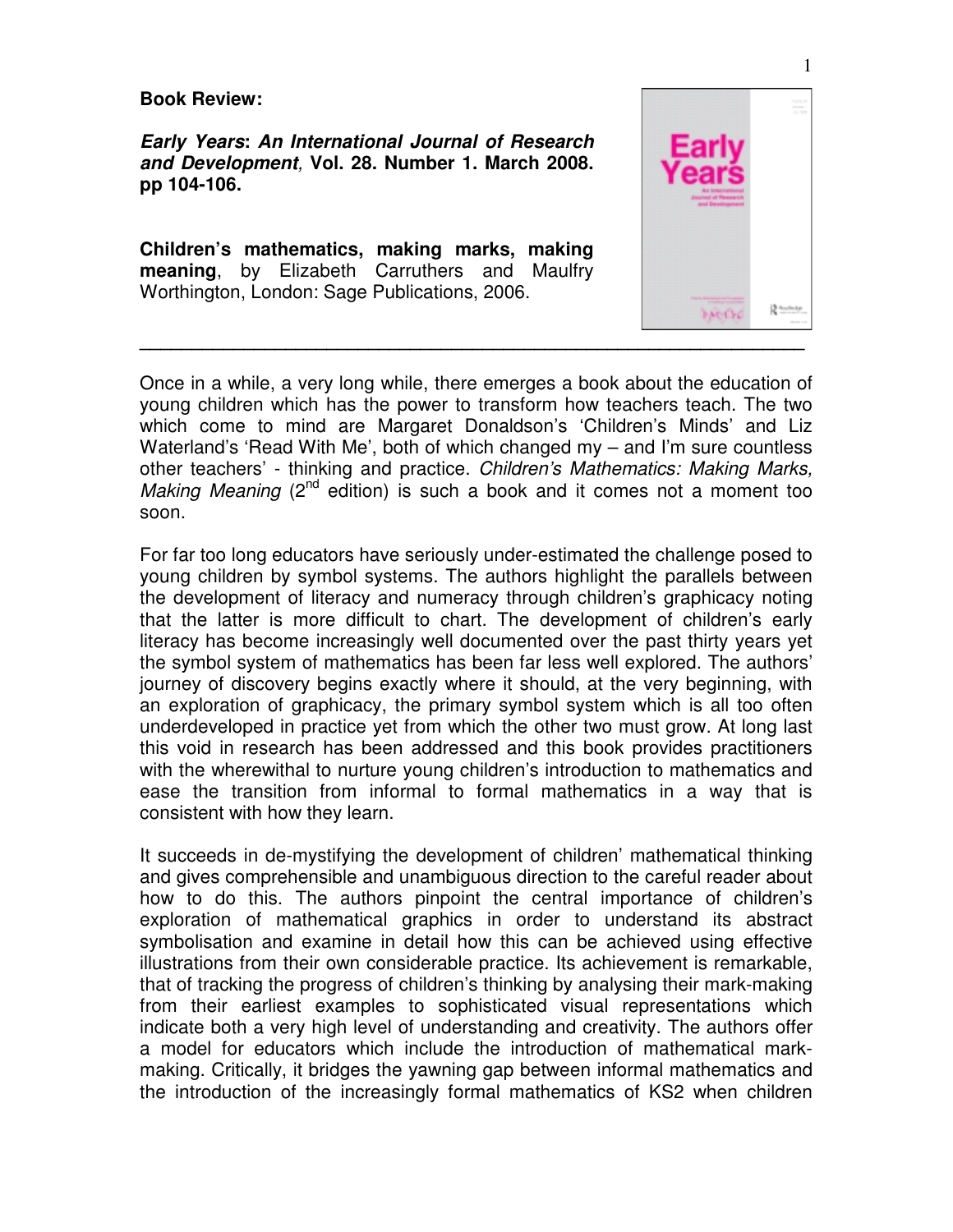returning from their summer holidays are expected, as if by some process, osmosis perhaps, to have developed the ability to engage in formal mathematics by unknown means during the vacation.

The success of the book lies in the way the authors have applied their considerable knowledge of theory and research to their practice, reflected on the outcomes and developed hypotheses which have generated a philosophy of mathematical teaching. This, in turn, has influenced their pedagogy and resulted in an alternative model for the teaching of mathematics to young children. It is a book which has the power to motivate teachers to become extended professionals by reflecting critically on their own practice in order to derive their own theories to inform their pedagogy. The importance of the role of teacher as researcher is well-documented and there is no better illustrative model than this book and the journey made by its authors.

The importance they place on the fifteen years they have spent exploring the theories underpinning their research and in reflecting on and developing their practice is confirmed by their thorough treatise of the subject and their comprehensive exploration of all its attendant issues together with the well annotated examples they provide; nothing is omitted. The book highlights the importance of analysing children's own mark-making in order to track development and thence inform teaching. Examples taken from the authors' practice such as 'Jay's eight', 'Scott's addition', Elliot and Charlene and Carl at role play', 'Tommy and the elephant' and, my favourite, 'Frances and the train' (was there ever a better example of the potential of young children's creative thinking when given the right context?) illustrate clearly the hypotheses made in a very accessible way to the reader, thus strengthening further the book's place as an essential tool in the good teacher's repertoire.

One of the book's many strengths is its thorough and concise analysis of learning theories and the way in which they are applied to the authors' hypotheses. Mathematical schemas, for example, are not merely explored but are developed by the advice given on supporting schemas and ways of opening further pathways to explore with children.

Bridging the gap between children's informal understanding and school mathematics is central to this book. The authors emphasise the importance of building on children's early marks and representations. This is crucial for teachers because it highlights how young children make meaning of mathematics and gives a valuable insight into their understanding. They demonstrate how difficult these transitions are for children and illustrate this well by charting the traditional journey of mathematics through worksheets using abstract symbolism. The authors develop this further by outlining a well-illustrated and cogent alternative model based on using children's own mathematical graphics. Most importantly this book presents a well-argued and strongly supported challenge to the precipitate introduction of symbols and formal recording by providing an exciting and logical alternative based on children's mathematical graphicacy.